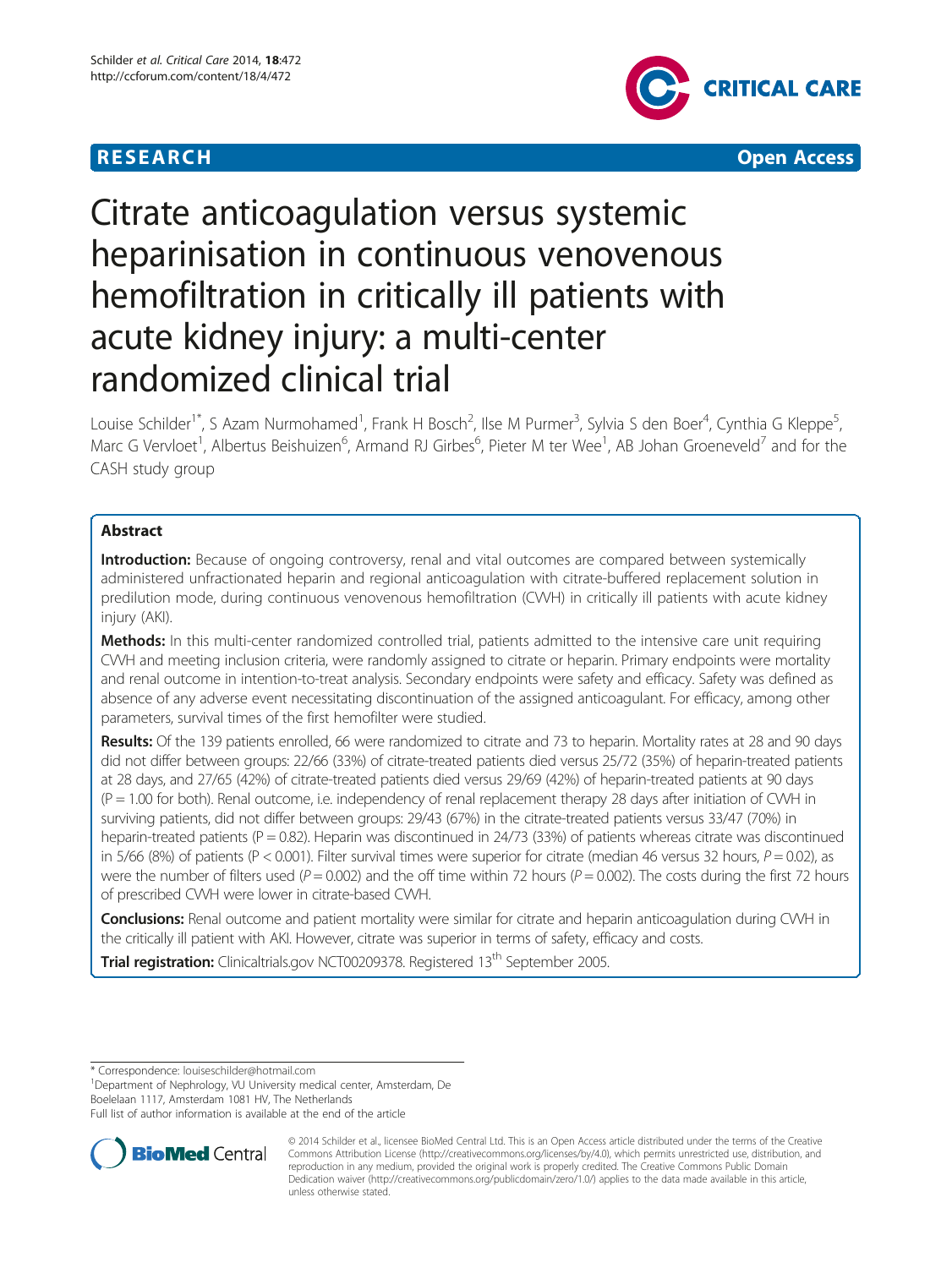## Introduction

Despite major improvements in therapy, the mortality rate for critically ill patients with acute kidney injury (AKI) remains 50% or higher [[1\]](#page-8-0). Continuous venovenous haemofiltration (CVVH) is commonly used as renal replacement therapy in the ICU. The risk of clotting necessitates continuous anticoagulation for maintaining patency and function of the extracorporeal circuit and filter. Clotting and the resultant filter down-time adversely affect azotaemic control [\[2](#page-8-0)]. Excessive anticoagulation, however, may result in bleeding complications reported to occur in 10 to 50% of treatments [[3](#page-8-0)]. Many anticoagulation methods have been pursued including low-dose heparin, low-molecularweight heparin, prostanoids, mesilates and regional citrate anticoagulation. Heparin remains a commonly used anticoagulant for continuous renal replacement therapy. It is relatively easy to use and monitor and provides adequate extracorporeal anticoagulation. However, the risk of bleeding and development of heparin-induced thrombocytopenia (HIT) are important drawbacks.

By chelating calcium, citrate acts regionally as an anticoagulant when administered pre-filter and thereby reduces the risk of bleeding compared to systemic anticoagulation. Citrate is cleared by the tricarboxylic acid pathway in the liver, skeletal muscles and renal cortex producing bicarbonate. Citrate carries the risk of hypocalcaemia when it is insufficiently metabolized and thus accumulates. Also, metabolic acidosis may develop when citrate is insufficiently metabolized, while metabolic alkalosis develops when too much citrate enters the circulation and is subsequently metabolized. Moreover, when calcium-free replacement fluids are used, calcium supplementation is required. Citrate has been successfully adapted for use in continuous renal replacement therapies [[4](#page-8-0)-[9](#page-8-0)]. Several clinical trials comparing heparin to citrate for CVVH in critically ill patients have been published, yet most with small patient numbers and mainly focusing on filter survival times, with varying results [[10](#page-8-0)-[13\]](#page-8-0). In a recent study, lowmolecular-weight heparin was compared to regionally administered citrate in post-dilutional CVVH. Interestingly, citrate-treatment reduced mortality which could be partly explained by less bleeding, suggesting improved biocompatibility for citrate as compared to heparinbased CVVH [\[14\]](#page-8-0). On the contrary, another recent trial comparing unfractionated heparin to citrate in predilutional CVVH did not show a survival benefit for citrate [\[15\]](#page-8-0). Two meta-analyses on this topic showed no difference in mortality, however, citrate reduced the risk of bleeding and was more efficacious in one of them [[3,16\]](#page-8-0).

The aim of this study was to compare regional citrate anticoagulation to systemic anticoagulation with unfractionated heparin during CVVH in a predilutional mode in terms of patient mortality, renal outcome, safety and efficacy. We hypothesized that regional citrate anticoagulation is a safe and efficient anticoagulant in critically ill patients with AKI requiring CVVH and favours renal and patient outcomes when compared to unfractionated heparin.

## Material and methods Study design

This was a multi-centre, randomized, non-blinded, prospective clinical trial with parallel group design performed in 10 ICUs in the Netherlands. The study was carried out in accordance with the Declaration of Helsinki, and was approved by the institutional review boards at each of the participating study centres (see [Acknowledgements](#page-8-0)). The study was registered at clinicaltrials.gov number NCT00209378. Informed consent was obtained from all study participants or their next of kin. We use the acronym CASH for citrate anticoagulation versus systemic heparinisation.

#### Patients

Adults admitted to the ICUs of the participating centres, and who required CVVH, were randomly assigned by sealed opaque envelopes with concealed treatment allocation inside, stratified by centre, and drawn by an independent individual not involved in the trial, to receive heparin or citrate for CVVH in predilution mode in a single-blinded fashion. All randomized patients were enroled. CVVH was started for AKI and uncontrolled uraemia, diuretic-resistant volume overload, respiratory distress, multiorgan failure, or any combination of these features, at the discretion of the treating physician and consulting nephrologist. Exclusion criteria were the presence of an increased bleeding risk (defined as a platelet count below  $40 \times 10^9$ /L, an activated partial thromboplastin time (aPTT) longer than 60 seconds, a prothrombin time-international normalised ratio (PT-INR) greater than 2.0 or recent major bleeding), age below 18 or over 80 years, the need for therapeutic systemic anticoagulation (heparin or coumarins) or a known HIT. The administration of activated protein C or plasma exchange therapy were also considered exclusion criteria, as was chronic dependence on renal replacement therapy prior to admission to the ICU. The presence of liver disease of any kind was not an exclusion criterion.

#### Study protocol

The participating centres used the locally available haemofiltration machine, venous catheter and haemofilter. In patients receiving heparin, commercially prepared bicarbonate-buffered haemofiltration replacement solution (HF32bic, Dirinco, Rosmalen, the Netherlands) was used in most patients; lactate-based (BH504, Dirinco) haemofiltration replacement solution was used in six patients. For citrate anticoagulation, we adapted the protocol conceived by Pallson and Niles [[6\]](#page-8-0), and used a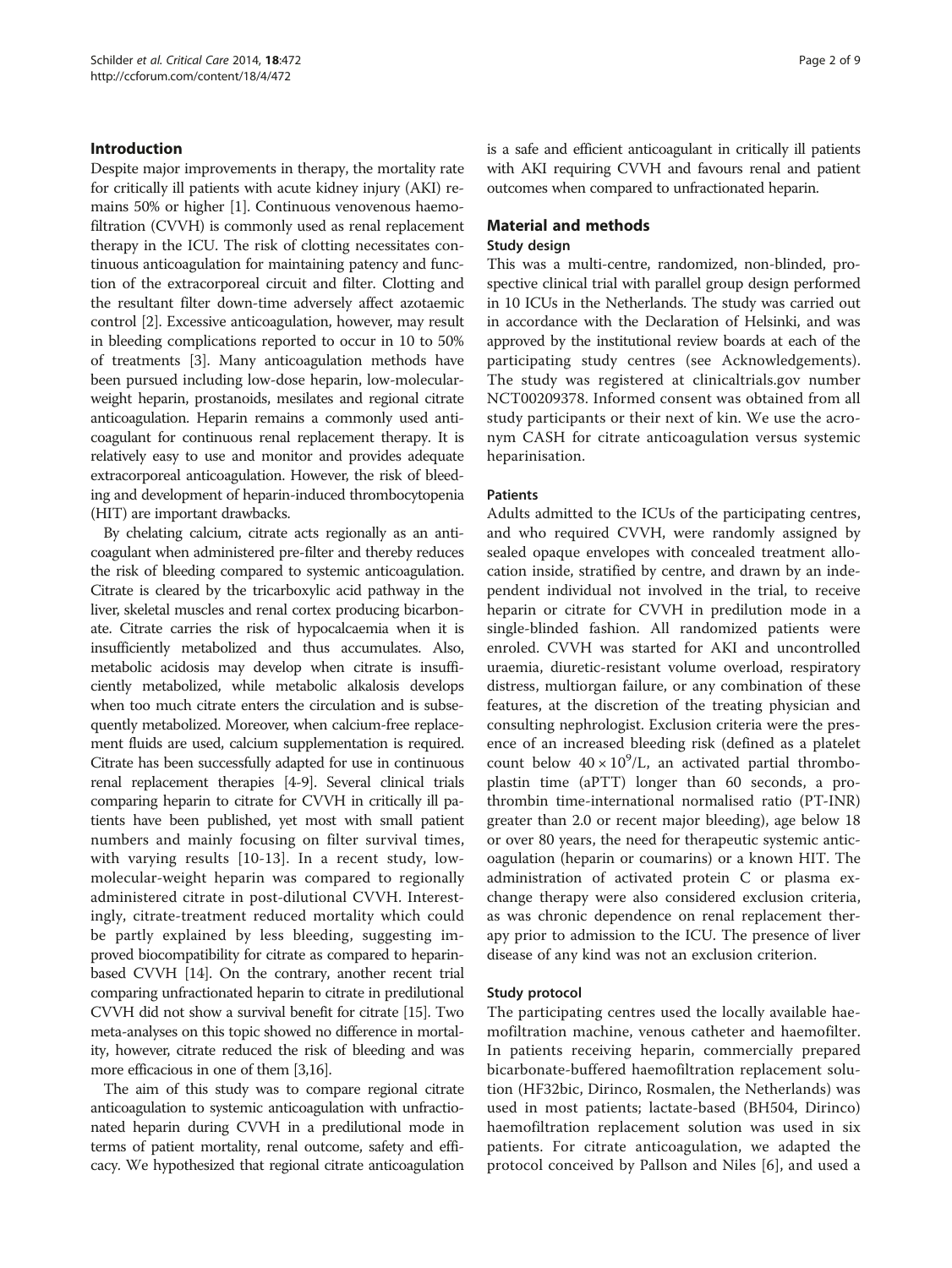custom-made calcium-free trisodium citrate replacement fluid (HFCitPre, Dirinco), acting as anticoagulation and buffer in predilution mode, as described before [[17,18](#page-8-0)]. For composition of the replacement fluids used, see Additional file [1.](#page-7-0) Patients anticoagulated with heparin received a heparin bolus of 5,000 IU in a pre-filter fashion at the arterial pole prior to the start of CVVH and a separate heparin pump (20,000 IU/48 mL) was set at 2.0 mL/h and adjusted targeting a systemic aPTT of 50 seconds. Patients anticoagulated with regional citrate had a separate intravenous calcium drip, with calcium glubionate (Calcium Sandoz, containing 0.225 mmol/mL calcium, Novartis Consumer Health, Breda, The Netherlands). Calcium administration was adapted to concentrations of systemic ionised calcium by a specially designed algorithm, targeting systemic ionised calcium levels of 1.0 to 1.35 mmol/L [[19](#page-8-0)]; for calcium pump settings see Additional file [1](#page-7-0). Calcium levels in the extracorporeal circuit were not measured routinely, in order to keep the treatment protocol simple. Blood flow was initially set at 180 mL/minute in both groups. Predilution replacement flow rates varied between 2,000 and 4,000 mL/h according to local guidelines. The rate of infusion of replacement solution was coupled to the blood flow, aiming at stable citrate concentrations in the extracorporeal circuit. The replacement solution ran through a warming coil set at 39°C.

The pH, anion gap, ionised and total calcium and their ratio were monitored in patients on citrate, at least four times daily. The first measurement was done 1 h after initiation of CVVH. Routine daily laboratory measurements included acid-base balance, electrolytes, haemoglobin, and white blood cell and platelet counts. Also, levels of magnesium and sodium were monitored to detect citrate-related derangements. In patients on heparin the aPTT was determined every 6 to 8 h. An electrocardiogram was made if hypocalcaemia (ionised calcium below 0.9 mmol/L) occurred. Citrate accumulation was suspected if the patient fulfilled one or more of the following criteria: a ratio of total calcium to ionised calcium greater than 2.5, clinical signs of hypocalcaemia (tetanic symptoms or prolonged QT interval not due to medication), or progressive acidosis (pH <7.20) with an increased anion gap (>13 mmol/L) in the presumed absence of anions other than citrate. If there were signs of citrate accumulation, CVVH was continued with heparin. Patients treated with heparin, who were clinically suspected of having developed a HIT, continued CVVH with citrate. Also, in case of a clinically suspected bleeding episode, heparin was discontinued and patients continued CVVH with regional citrate anticoagulation. The crossover between study arms was documented. Filters were routinely replaced after 72 hours of use, apart from incidental cases when still functioning well  $(n = 2)$ . CVVH was continued

at the discretion of the treating physician. Patients were otherwise treated by board-certified intensivists, according to international and national guidelines.

## Study endpoints

Primary endpoints were patient mortality at 28 and 90 days after initiation of CVVH and renal outcome. For renal outcome, independence of renal replacement therapy 28 days after initiation of CVVH in surviving patients was studied. Secondary endpoints were safety and efficacy. Safety was defined as the absence of any adverse event necessitating discontinuation of study anticoagulant, such as bleeding or HIT in the heparin group and citrate accumulation in the citrate group. For efficacy, the survival time of the first filter, the number of filters used and off-time within the first 72 hours of therapy were studied. Additionally, a cost analysis for the first 72 hours of prescribed CVVH was performed. Follow up until day 90 was achieved in 134 of the 139 (96%) patients.

## Data collection

Severity of illness and organ failure were scored using the acute physiology and chronic health evaluation II (APACHE II) and the sequential organ failure assessment (SOFA) on days 0 and 3. All data were prospectively collected by the local researcher in the patient data management system of the participating centre. A research nurse, not involved in patient care, was responsible for the coordination of the collection of case record forms and accuracy of the database. The etiology of AKI, categorised as ischaemic, due to sepsis or other (including contrast nephropathy and rabdomyolysis), was assessed by the treating physician. The costs during the first 72 hours of prescribed CVVH were calculated using the following parameters: cost of replacement solution used (during first 72 hours of therapy minus off-time), cost of heparin administered in the heparin group, cost of calcium administered in the citrate group, costs of total numbers of filter sets used and the half-hourly wage of nursing staff per filter change.

#### Statistical analysis

We hypothesized an absolute mortality reduction of 15% after 28 days for patients on citrate, as compared to that of patients on heparin, with an estimated mortality rate of 65%. The power of the study was set to be 90% at 5% significance, so that the sample size was targeted at 180 patients per group. Values are presented as the median and range, because most data were non-normally distributed (Kolmogorov-Smirnov test,  $P < 0.05$ ). We compared groups using the Mann-Whitney  $U$ -test, the chi square  $(X<sup>2</sup>)$  test, or the Fisher exact test, where appropriate. Patient and filter survival data were analysed using Kaplan-Meier plots and log rank testing. Data were analysed on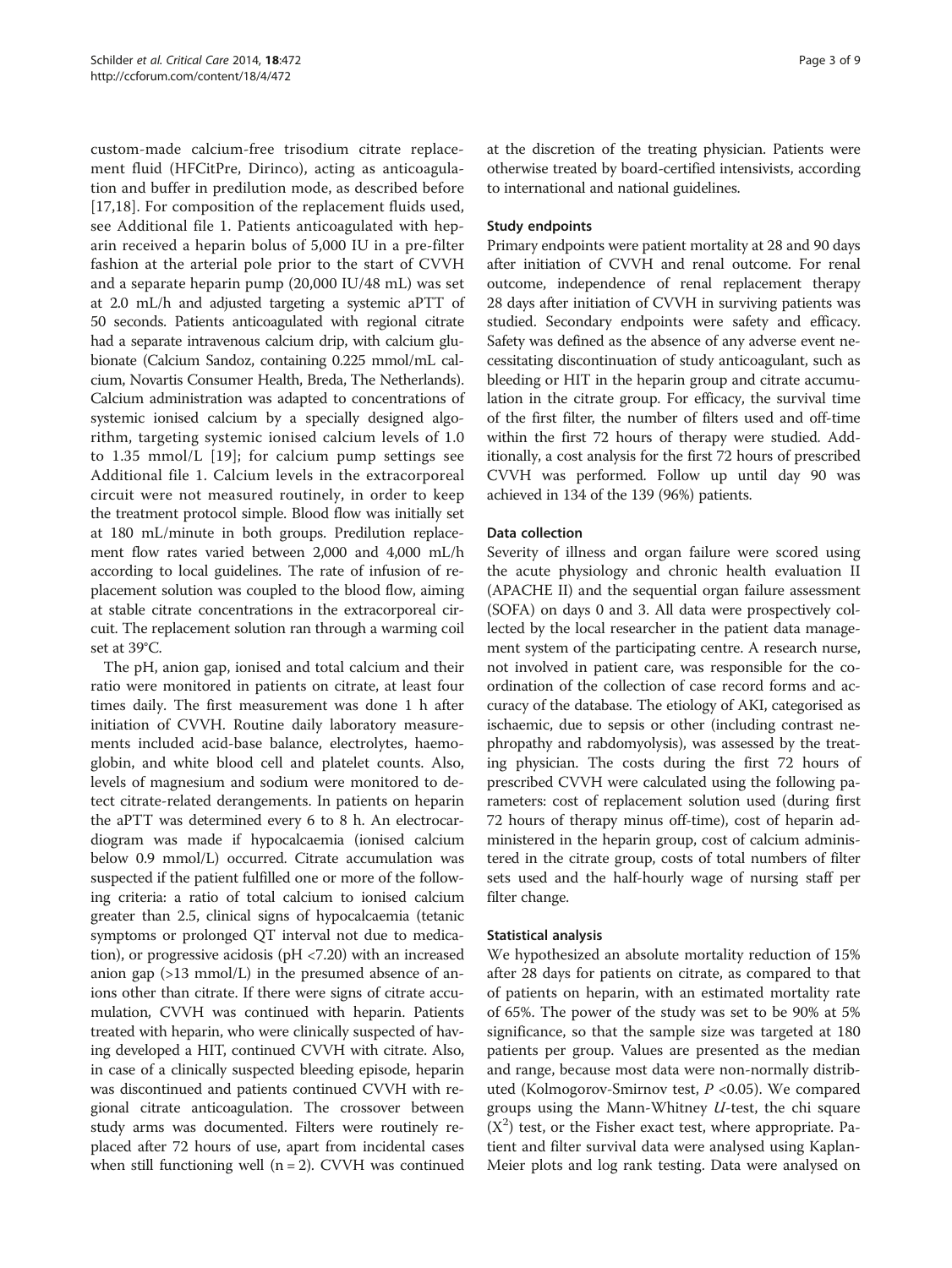an intention-to-treat basis. We also performed a perprotocol analysis, excluding patients who switched from the assigned anticoagulation. Backward stepwise multiple logistic regression was used to evaluate the contribution of age, disease severity, prescribed dose and anticoagulation regimen on mortality at 28 days. The Hosmer-Lemeshow test was used to verify adequate calibration, as indicated by a P-value >0.05. Additionally, univariate logistic regression was performed generating odds ratios for mortality at 28 days in the following subgroups: age (higher versus lower than the median), APACHE II scores (higher versus lower than the median), prescribed dose (higher or lower than the recommended 20 mL/kg/h), sepsis versus nonsepsis and circulatory or respiratory failure at ICU admission. A two-sided  $P$ -value <0.05 was considered statistically

significant; exact *P*-values are given unless <0.001.

From April 2005 until March 2011, 139 patients were randomly assigned to citrate or heparin. The Additional

Results

files present number of patients included by the participating centres (see Additional file [2\)](#page-7-0) and a consort diagram (see Additional file [3\)](#page-7-0). Baseline and CVVH characteristics were similar between groups, apart from more frequent respiratory failure on admission in the heparin group (Table 1). In the citrate group, 26 of the 66 patients (39%) had sepsis versus 26 of the 73 patients (36%) in the heparin group ( $P = 0.73$ ). An aPTT > 50 sec was achieved in 136/247 measured time points (55%) for the first filter in the heparin group. The study was prematurely discontinued because of slow enrolment of patients.

#### Primary outcome measures

Mortality rates at 28 and 90 days did not differ between groups: 22/66 citrate patients (33%) died versus 25/72 patients (35%) in the heparin group at 28 days, and 27/ 65 citrate patients (42%) died versus 29/69 patients (42%) in the heparin group at 90 days ( $P = 1.00$  for both). Indeed, survival curves for 28- and 90-day outcomes were similar among anticoagulation groups

dian (range) or number (percentage) where appropriate. CVVH, continuous venovenous haemofiltration; CPR, cardiopulmonary resuscitation; APACHE-II, a physiology and chronic health evaluation score; SOFA, sequential organ failure assessment.

|                                   | Citrate $(n = 66)$ | Heparin $(n = 73)$ | P-value |
|-----------------------------------|--------------------|--------------------|---------|
| Age, years                        | 67 (36 to 87)      | 67 (23 to 85)      | 0.51    |
| Male sex                          | 44 (67)            | 49 (67)            | 1.00    |
| Weight, kg                        | 85 (50 to 180)     | 80 (40 to 220)     | 0.54    |
| Reason for admission to ICU       |                    |                    | 0.02    |
| Respiratory failure               | 23(35)             | 45 (62)            |         |
| Circulatory failure               | 18 (27)            | 10(14)             |         |
| Trauma                            | 2(3)               | 2(3)               |         |
| Post-CPR                          | 4(6)               | 1(1)               |         |
| Postoperative                     | 19 (29)            | 15(21)             |         |
| Cause of acute kidney injury      |                    |                    | 0.64    |
| Sepsis                            | 27(41)             | 27(37)             |         |
| Ischaemic                         | 33 (50)            | 37(51)             |         |
| Other                             | 6(10)              | 9(13)              |         |
| At start of CVVH:                 |                    |                    |         |
| APACHE II                         | 23 (11 to 53)      | 25 (6 to 43)       | 0.10    |
| SOFA                              | 10 (2 to 19)       | 11 (3 to 18)       | 0.45    |
| SOFA, day 3                       | 9 (2 to 20)        | 9 (1 to 16)        | 0.82    |
| Mechanical ventilation            | 45 (81)            | 55 (81)            | 1.00    |
| Vasopressor dependency            | 41 (75)            | 54 (79)            | 0.53    |
| Length of stay in ICU, days       | 2(0 to 30)         | 2(0 to 25)         | 0.37    |
| Creatinine, µmol/L                | 326 (54 to 704)    | 325 (56 to 845)    | 0.66    |
| Urea, mmol/L                      | 20.1 (3.3 to 54)   | 23.6 (4 to 64)     | 0.38    |
| Potassium, mmol/L                 | 4.6 (2.4 to 8.8)   | 4.6 (2.9 to 6.5)   | 0.83    |
| Diuresis in 24 h prior to CWH, mL | 360 (0 to 3,975)   | 421 (0 to 2745)    | 0.65    |
| Prescribed dose, mL/kg/h          | 21 (8 to 32)       | 23 (7 to 35)       | 0.18    |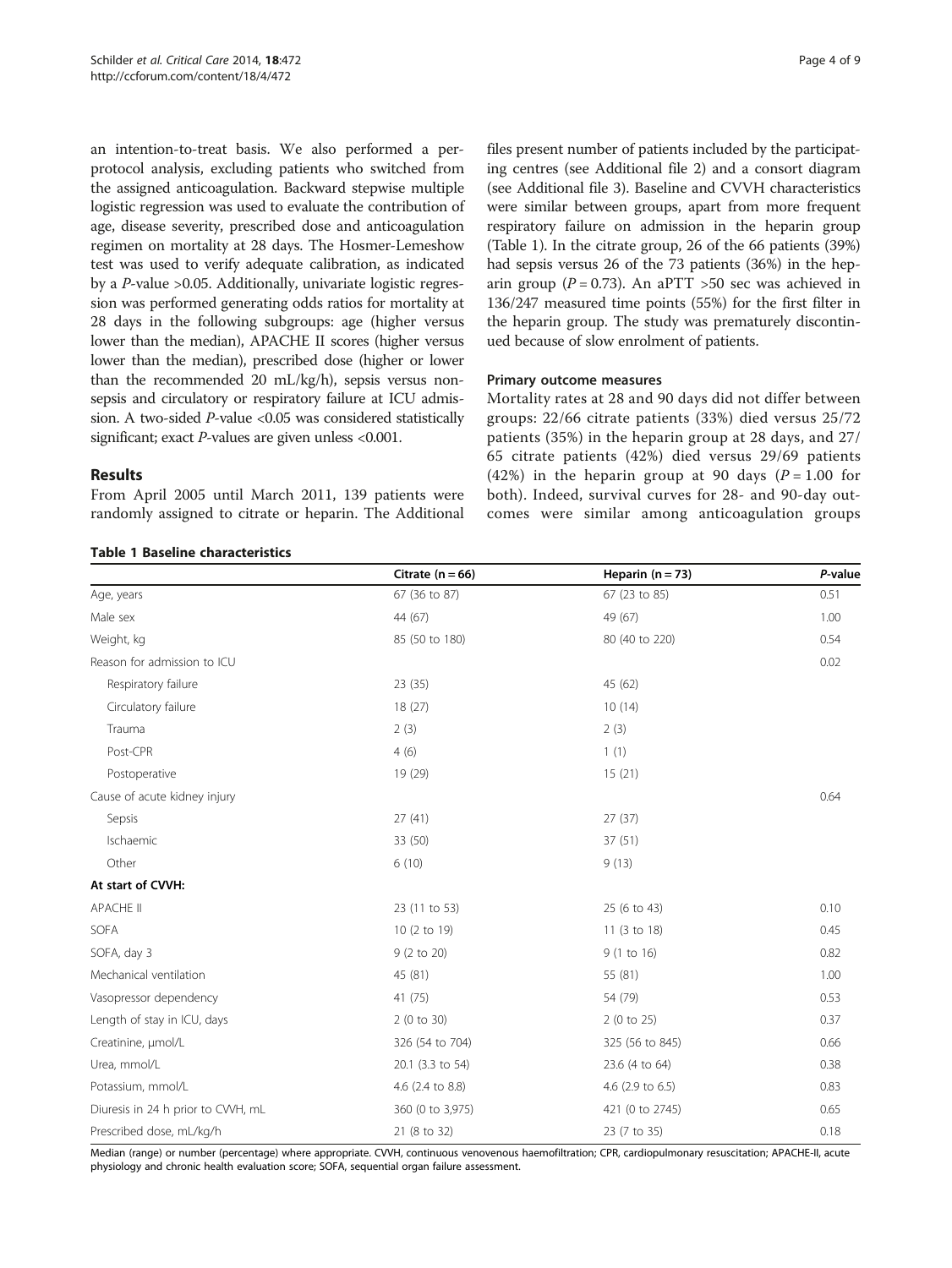(Figure 1). Also, a per-protocol analysis did not show any difference in mortality at 28 and 90 days: 18/61 citrate patients (30%) died versus 15/48 patients (31%) in the heparin group at 28 days and 23/60 citrate patients (38%) died versus 18/47 patients (38%) in the heparin group at 90 days ( $P = 1.00$  for both). Multiple logistic regression showed higher age and high APACHE II scores at admission to be independent predictors of mortality at 28 days ( $P = 0.05$  for both), whereas prescribed dose and anticoagulation regimen were not. In univariate logistic regression, there was no benefit from citrate anticoagulation in terms of mortality reduction at 28 days in any of the defined subgroups (see Additional file [4\)](#page-7-0). Concerning renal outcome, there was no difference between the groups in dialysis independence among surviving patients 28 days after start of CVVH, with 29/43 patients (67%) in the citrate group versus 33/47 patients (70%) in the heparin group  $(P = 0.82)$ .



#### Secondary outcome measures

Adverse events necessitating discontinuation of the primary assigned anticoagulant occurred with heparin more frequently than with citrate (Table [2](#page-5-0) and Additional file [3](#page-7-0)). In one patient, citrate was discontinued and anticoagulation withheld. Citrate accumulation was suspected in 5 of the 66 patients (8%) randomized to citrate and proven in 4 patients (6%); in 2 patients there was a persistently elevated anion gap, attributed to citrate accumulation, and in 2 patients the calcium ratio exceeded 2.5 after 60 and 72 hours of therapy. Finally, one patient was erroneously ascribed to citrate accumulation. Of all measured ionised calcium levels within 72 hours in the citrate group, 61/508 (12%) were <0.9 mmol/L and none of the measurements exceeded 1.35 mmol/L. Potential treatment related derangements, such as metabolic alkalosis, hypernatremia or hypomagnesemia did not occur more often in the citrate group than in the heparin group (Table [2](#page-5-0)). Clinically suspected HIT was reported in 6 of 73 patients (8%) on heparin. There was a trend for fewer bleeding episodes in the citrate group  $(n = 5$  versus  $n = 10$  in the heparin group,  $P = 0.08$ ), however, this did not result in a difference between groups in patients needing >2 erythrocyte concentrates (2 versus 4 patients in the heparin group,  $P = 0.68$ ).

Efficacy parameters suggested superiority for citrate (Table [2\)](#page-5-0). Survival times of the first filter were superior for citrate, with survival curves shown in Figure [2.](#page-6-0) An analysis excluding patients in whom the filter ran for more than 72 hours did not differ from the presented results. Furthermore, the off-time within 72 hours was less with citrate (1 (0 to 12) h versus 3 (0 to 31) h for heparin,  $P =$ 0.002), as were the number of filters used (1 (1 to 5) versus 2 (1 to 9) for heparin,  $P = 0.002$ ). In per-protocol analysis the total duration of CVVH was longer in the citrate group, at 117 hours versus 70 hours for heparin ( $P = 0.04$ ). There was a higher incidence of circuit disconnection due to clotting of the circuit in the heparin group (51% versus 24% in the citrate group) and more elective filter changes in the citrate group (30% versus 9% in the heparin group,  $P = 0.01$ ). The total costs during the first 72 hours of prescribed CVVH were lower in citratebased CVVH  $(P < 0.001$ , Table [2.](#page-5-0))

#### Discussion

The present multi-centre randomized controlled trial in critically ill patients with AKI suggests that regional anticoagulation with citrate for CVVH is superior to heparin in terms of safety, efficacy, and costs, but not in terms of renal and patient outcomes. Mortality rates 28 and 90 days after initiation of CVVH did not differ between the two anticoagulation regimens.

Independency of dialysis at day 28 was achieved in about 70% of surviving patients either anticoagulated with citrate or with heparin. These numbers are low compared to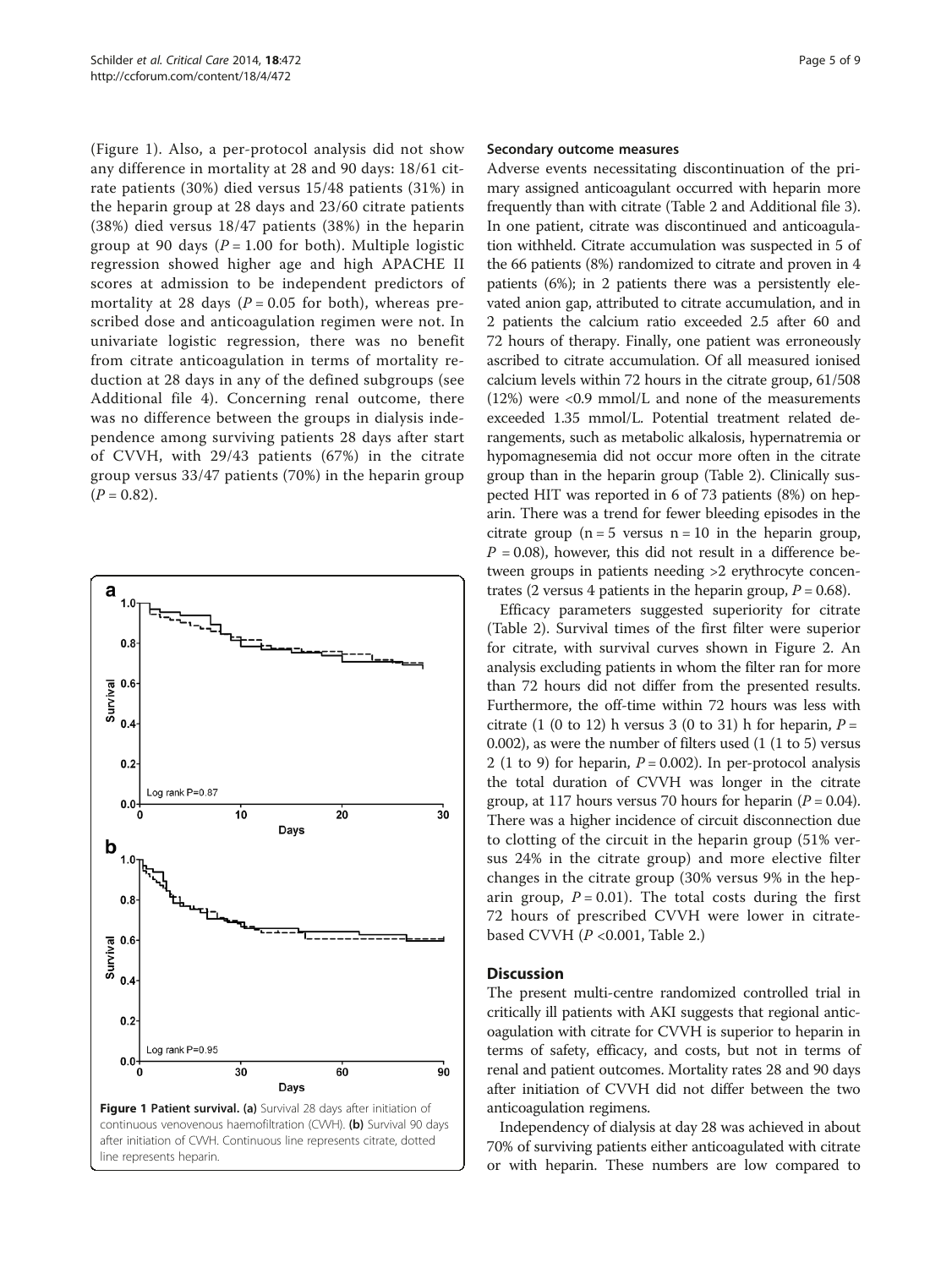## <span id="page-5-0"></span>Table 2 Secondary outcomes

|                                                          | Citrate ( $n = 66$ ) | Heparin $(n = 73)$ | P-value |
|----------------------------------------------------------|----------------------|--------------------|---------|
| Safety, discontinuation of study anticoagulant           |                      |                    |         |
| Within 72 h                                              | 2(3)                 | 9(12)              | 0.06    |
| Bleeding episode                                         | $\mathbf 0$          | 2(22)              |         |
| HIT                                                      | $\circ$              | 2(22)              |         |
| Frequent filter failure                                  | $\mathbf 0$          | 3(33)              |         |
| Citrate accumulation                                     | 2(100)               | $\mathbf{0}$       |         |
| Miscellaneous                                            | $\circ$              | 2(22)              |         |
| Within 28 days                                           | 5(8)                 | 24 (33)            | < 0.001 |
| Bleeding episode                                         | $\mathbf 0$          | 8(33)              |         |
| <b>HIT</b>                                               | $\circ$              | 6(25)              |         |
| Frequent filter failure                                  | $\mathbf 0$          | 7 (29)             |         |
| Citrate accumulation                                     | 4(80)                | $\circ$            |         |
| Miscellaneous                                            | 1(20)                | 3(13)              |         |
| Bleeding episode within 28 days                          | 3(5)                 | 10(14)             | 0.08    |
| Requirement of >2 packed cells                           | 2(3)                 | 4(6)               | 0.68    |
| Metabolic derangements, during first 72 hours of therapy |                      |                    |         |
| pH >7.50                                                 | 1(2)                 | $\mathbf 0$        | 1.00    |
| Sodium >150 mmol/L                                       | 4(7)                 | 3(5)               | 0.71    |
| Magnesium <0.7 mmol/L                                    | 8(15)                | 6(9)               | 0.40    |
| Efficacy, intention to treat                             |                      |                    |         |
| Survival time first filter, h                            | 46 (1 to 138)        | 32 (1 to 72)       | 0.02    |
| Number of filters used within 72 h                       | 1(1 to 5)            | 2(1 to 9)          | 0.002   |
| Off-time within 72 h, h                                  | 1(0 to 12)           | 3 (0 to 31)        | 0.002   |
| Reason for circuit disconnection                         |                      |                    | 0.01    |
| Circuit clotting                                         | 16(24)               | 35(51)             |         |
| Elective filter change (72 h)                            | 20 (30)              | 6(9)               |         |
| Catheter dysfunction                                     | 4(6)                 | 8(12)              |         |
| Termination of CWH <sup>1</sup>                          | 10(15)               | 10(12)             |         |
| Transport                                                | 4(6)                 | 1(1)               |         |
| Technical problems                                       | 8(12)                | 5(7)               |         |
| Therapy change <sup>2</sup>                              | 2(3)                 | 3(4)               |         |
| Miscellaneous                                            | 2(3)                 | 1(1)               |         |
| Total duration of CWH, h                                 | 123 (4 to 999)       | 73 (5 to 672)      | 0.18    |
| Efficacy, per protocol                                   | $n = 61$             | $n = 49$           |         |
| Number of filters used within 72 h                       | 1(1 to 5)            | 2(1 to 9)          | 0.04    |
| Off-time within 72 h, h                                  | 2(0 to 12)           | 0(0 to 31)         | 0.01    |
| Total duration of CWH, h                                 | 117 (4 to 999)       | 70 (5 to 672)      | 0.04    |
| Costs                                                    |                      |                    |         |
| Total cost of first 72 h of CWH, €                       | 553 (436 to 872)     | 663 (320 to 1,319) | < 0.001 |
| Replacement fluid, $\in$                                 | 316 (225 to 366)     | 429 (119 to 736)   | < 0.001 |
| Wage nursing staff for filter change, $\in$              | 19 (19 to 95)        | 38 (19 to 171)     | 0.02    |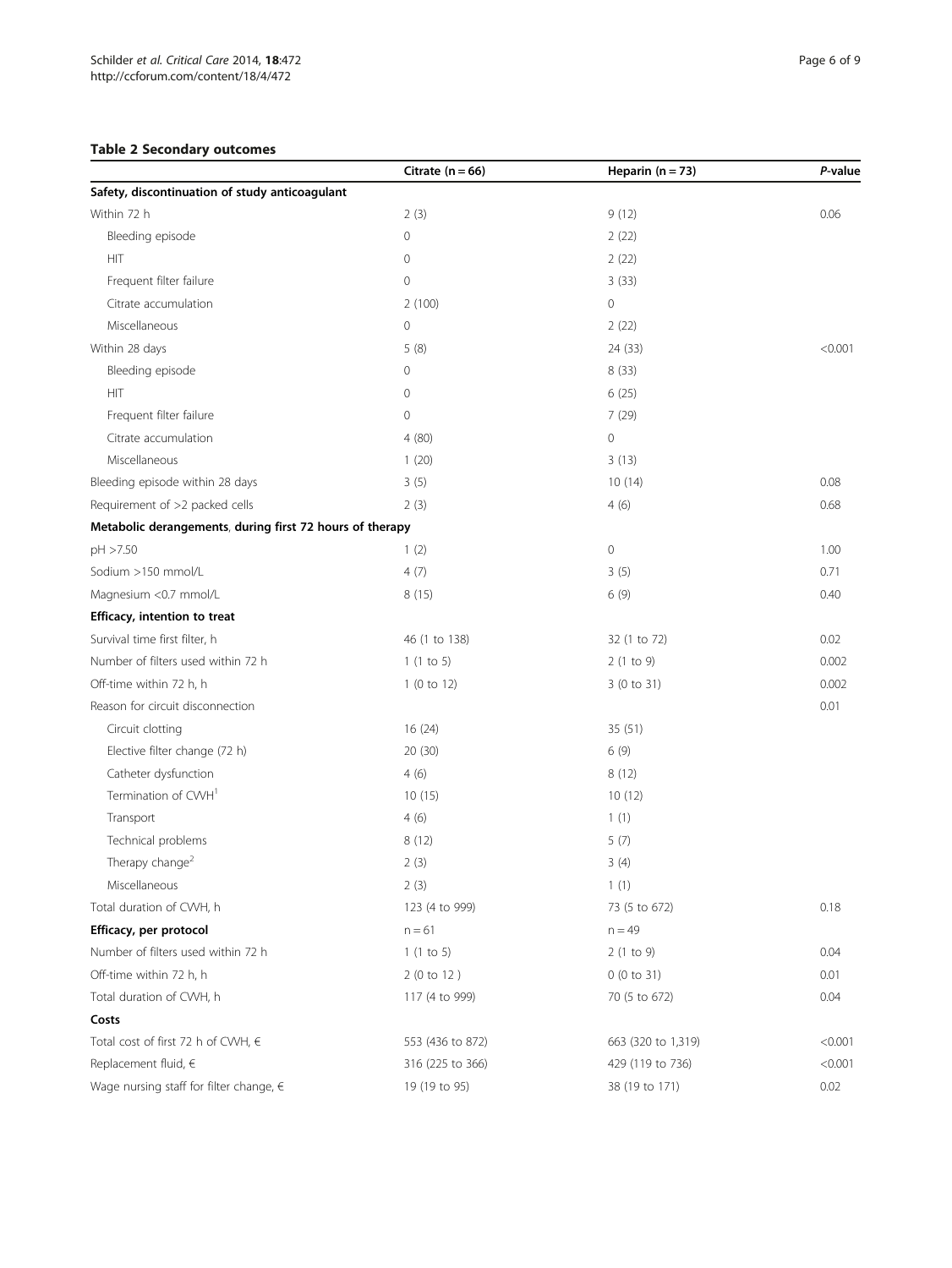<span id="page-6-0"></span>

| Table 2 Secondary outcomes (Continued) |  |  |
|----------------------------------------|--|--|
|----------------------------------------|--|--|

| Filter sets, $\epsilon$   | 85 (85 to 425) | 170 (85 to 765)     | 0.02    |
|---------------------------|----------------|---------------------|---------|
| Heparin, $\in$            |                | 6.46 (3.84 to 6.74) | < 0.001 |
| Calcium glubionate, $\in$ | 82 (70 to 84)  |                     | <0.001  |

Median (range) or number (percentage), where appropriate. HIT, heparin-induced thrombocytopenia; CVVH, continuous venovenous haemofiltration; € = euro. <sup>1</sup>Treatment withdrawal or renal function recovery

<sup>2</sup> Continuous renal replacement therapy to intermittent renal replacement therapy.

those observed by some [[14,20\]](#page-8-0), yet similar to numbers described by others [\[21\]](#page-8-0). We evaluated renal function recovery at 28 days after start of CVVH, while later recovery is still possible. Also, in our study there was less AKI due to sepsis and more due to ischaemic events in comparison to the trial reported by Oudemans et al. [\[14\]](#page-8-0), and an ischaemic aetiology may carry a worse renal prognosis.

We powered the study for approximately 360 patients on the basis of 28-day mortality; however enrolment was slower than anticipated, mostly due to the need for therapeutic systemic anticoagulation or the development of increased bleeding risk. This resulted in premature discontinuation of the study after 6 years of enrolment. The most substantial difference in mortality observed was 2% in favour of citrate at 28 days. In hindsight, this difference to become statistically significant at the 5% level would have necessitated 9,600 patients per group for 90% power. Also, in the initial power analysis we used an estimated mortality rate of 65% at 28 days in the heparin group, but the observed mortality rate was substantially lower. This tendency for improving AKI outcomes over the years has been noted by others [[22](#page-8-0)].

To our knowledge, this is the second randomized clinical trial comparing vital outcome in citrate and heparin-based CVVH in predilutional mode, using citrate-containing replacement fluid [\[15\]](#page-8-0). Most trials comparing heparin to citrate in CVVH had small numbers of patients and mainly focused on filter survival [\[10-13\]](#page-8-0), and only two had mortality as an outcome measure [\[14,15](#page-8-0)]. Our findings are in



concordance with a recent trial comparing systemic heparin to regional citrate [[15\]](#page-8-0), where 28-day mortality was similar for both groups (47% mortality for citrate, 41% for heparin at 28 days). However, our results are in contrast with a trial comparing the low molecular weight heparin nadroparin to systemically administered citrate in a post-dilution fashion [[14](#page-8-0)], where citrate reduced mortality (90-day mortality 45% for citrate, 62% for nadroparin). Mortality rates in the present study were somewhat lower than in previous studies and this could, at least in part, be attributed to a lower frequency of sepsis in our patient group. Also, APACHE-II scores at baseline, and age, were higher as reported by Oudemans et al. [\[14\]](#page-8-0), yet similar to those reported by Hetzel et al. [\[15\]](#page-8-0). We could not confirm the beneficial effect on mortality rates in cases of sepsis that were suggested by Oudemans et al.; survival rates were similar for septic and non-septic patients and the anticoagulation used did not affect this number. Moreover, the lack of benefit for citrate regarding mortality persisted in subgroup analyses.

Citrate was safer than heparin in terms of less need for discontinuation of the anticoagulant. Citrate accumulation was present in 6% of patients. The frequency of accumulation in our study is similar to rates reported by others [[17,18](#page-8-0)]. The incidence of clinically suspected HIT (6/73 patients (8%) in the heparin group) was similar to numbers reported by Hetzel et al., yet higher than numbers reported by others [[23](#page-8-0),[24](#page-8-0)]. When HIT was suspected, the diagnosis was not routinely confirmed by antibody testing, so that the incidence may have been overestimated.

Citrate was superior to heparin in terms of efficacy. The filter survival time of the first filter used was superior for citrate compared to heparin, supporting the beneficial effect of citrate in this respect as described by others [\[15](#page-8-0)-[17\]](#page-8-0). Improved filter survival implicates less off-time, which indeed was the case in our study for citrate. An aPTT >50 seconds, which we used as indication of adequate anticoagulation during heparin treatment, was achieved in 55% of the measurements of the first filter. This could partly explain the difference in filter survival, even though some have questioned whether aPTT is a determinant of filter survival [\[25,26](#page-8-0)]. Besides, heparin was administered in a pre-filter fashion, therefore systemically measured aPTTs could underestimate actual aPTT in the extracorporeal circuit [[25](#page-8-0)]. Also, there seems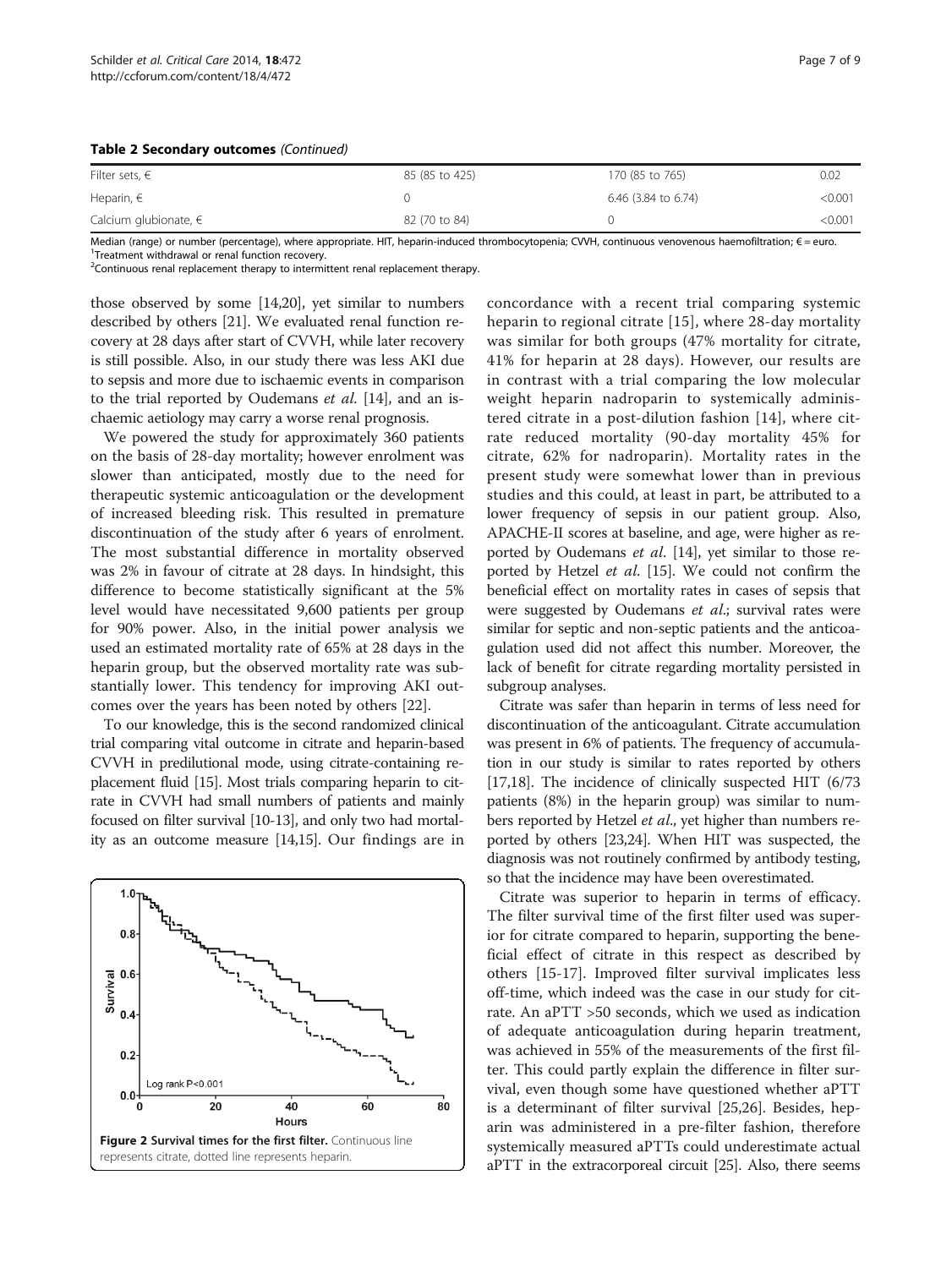<span id="page-7-0"></span>to be a range of aPTT targets during CVVH in the literature, where some target a lower aPTT of 40 to 45 seconds [[25](#page-8-0)]. This study demonstrates clinical practice, where anticoagulation using heparin is challenging due to problems such as heparin resistance and an increased bleeding risk when administering high doses of heparin, especially in critically ill patients [[27](#page-8-0)-[29](#page-8-0)]. Nevertheless, the survival times of the first filter in the heparin group were similar to those described by others [\[10](#page-8-0)-[13,15\]](#page-8-0). Additionally, the costs of the first 72 hours of prescribed CVVH were lower in citratebased CVVH, which can be attributed to lower costs of filter sets and less labour due to fewer filters used during treatment with citrate, adding another argument in favour of citrate as compared to heparin.

Limitations of the present study include the long inclusion period, because enrolment was slower than anticipated. Subsequently, the study was prematurely discontinued and therefore underpowered for mortality. We cannot exclude that the availability of citratebased CVVH and positive experiences concerning filter survival by physicians and nursing staff raised the threshold for enrolling patients in the study and thus resulted in selection bias. An envelope-derived method for randomization may be inferior to a computer-based method. There was a substantial range in the prescribed dose and in some patients recommended doses exceeding 20 mL/kg/h were not achieved. However, there was no difference in the prescribed dose between groups nor did the prescribed dose contribute to mortality. There was a slight imbalance between groups in reasons for admission to the ICU, but there were no differences regarding anticoagulation and mortality between admission categories. Though a beneficial effect of one biocompatible filter over the other has not been demonstrated, we cannot rule out that some bias is introduced, as the centres utilized different filters.

The total duration of CVVH was longer in the citrate group in a per protocol analysis. We hypothesize that this is due to longer filter survival with citrate, since it is common practice to postpone termination of CVVH until circuit failure is impending. Although citrate and heparin treatment carried similar mortality rates during CVVH, the improved filter survival, less need for discontinuation of the anticoagulant due to adverse events and lower costs are substantial advantages of citrate and should be considered when deciding on which anticoagulation in CVVH is best for critically ill patients with AKI. Our results support current guidelines on anticoagulation in CVVH, suggesting citrate rather than heparin for anticoagulation in patients without contraindications for citrate [\[30\]](#page-8-0).

## Conclusions

In conclusion, renal outcome and patient mortality were similar for citrate- and heparin-based anticoagulation during CVVH in the critically ill patient with AKI, in this randomized multi-centre clinical trial. However, citrate had advantages in terms of safety, efficacy and costs and should therefore be considered as first choice for anticoagulation in CVVH.

## Key messages

- Patient mortality and renal outcome were similar for citrate and heparin anticoagulation during CVVH in the critically ill patient with AKI
- Citrate was safer than heparin in terms of less need for discontinuation of the anticoagulant due to adverse events during CVVH
- Citrate was superior to heparin in terms of efficacy demonstrated by improved filter survival and less off-time during CVVH
- The costs of the first 72 hours of prescribed CVVH were lower in citrate-based CVVH as compared to heparin-based CVVH.

## Additional files

[Additional file 1:](http://ccforum.com/content/supplementary/s13054-014-0472-6-s1.docx) Composition of replacement fluids and calcium pump settings. Composition of the replacement fluids used, the rate of infusion of replacement solution coupled to the blood flow and the protocol for calcium pump adjustments during citrate-based continuous venovenous haemofiltration (CVVH).

[Additional file 2:](http://ccforum.com/content/supplementary/s13054-014-0472-6-s2.docx) List of participating centres and number of patients included. The number of patients included by participating centres.

[Additional file 3:](http://ccforum.com/content/supplementary/s13054-014-0472-6-s3.doc) Consort diagram. Consort diagram demonstrating eligible patients. Also, crossovers between anticoagulation groups are listed.

[Additional file 4:](http://ccforum.com/content/supplementary/s13054-014-0472-6-s4.doc) Mortality in subgroups at 28 days. Mortality at 28 days for citrate and heparin in the following subgroups: age (higher versus lower than median), acute physiology and chronic health evaluation (APACHE) II scores (higher versus lower than the median), prescribed dose (higher or lower than the recommended 20 mL/kg/h), sepsis versus non-sepsis and circulatory or respiratory failure at ICU admission.

#### Abbreviations

AKI: acute kidney injury; APACHE II: acute physiology and chronic health evaluation; aPTT: activated partial thromboplastin time; CVVH: continuous venovenous haemofiltration; HIT: heparin-induced thrombocytopenia; PT-INR: prothrombin time-international normalised ratio; SOFA: sequential organ failure assessment.

#### Competing interests

This study was supported by Dirinco BV (Rosmalen, the Netherlands). Author MV reports honoraria from Astellas, Amgen and Baxter in the past and is currently receiving research grants from Shire, Sanofi and Fresenius. The remaining authors declare that they have no competing interests.

#### Authors' contributions

LS, ABJ: conception and design of the study, data collection and analysis, manuscript writing and final approval of the manuscript. SN: conception and design of the study, data collection and analysis, critical revision and final approval of the manuscript. FB, IP, SB, CK: data collection, critical revision and final approval of the manuscript. MV, AB, ARG, PW: conception and design of the study, critical revision and final approval of the manuscript. All authors read and approved the final manuscript.